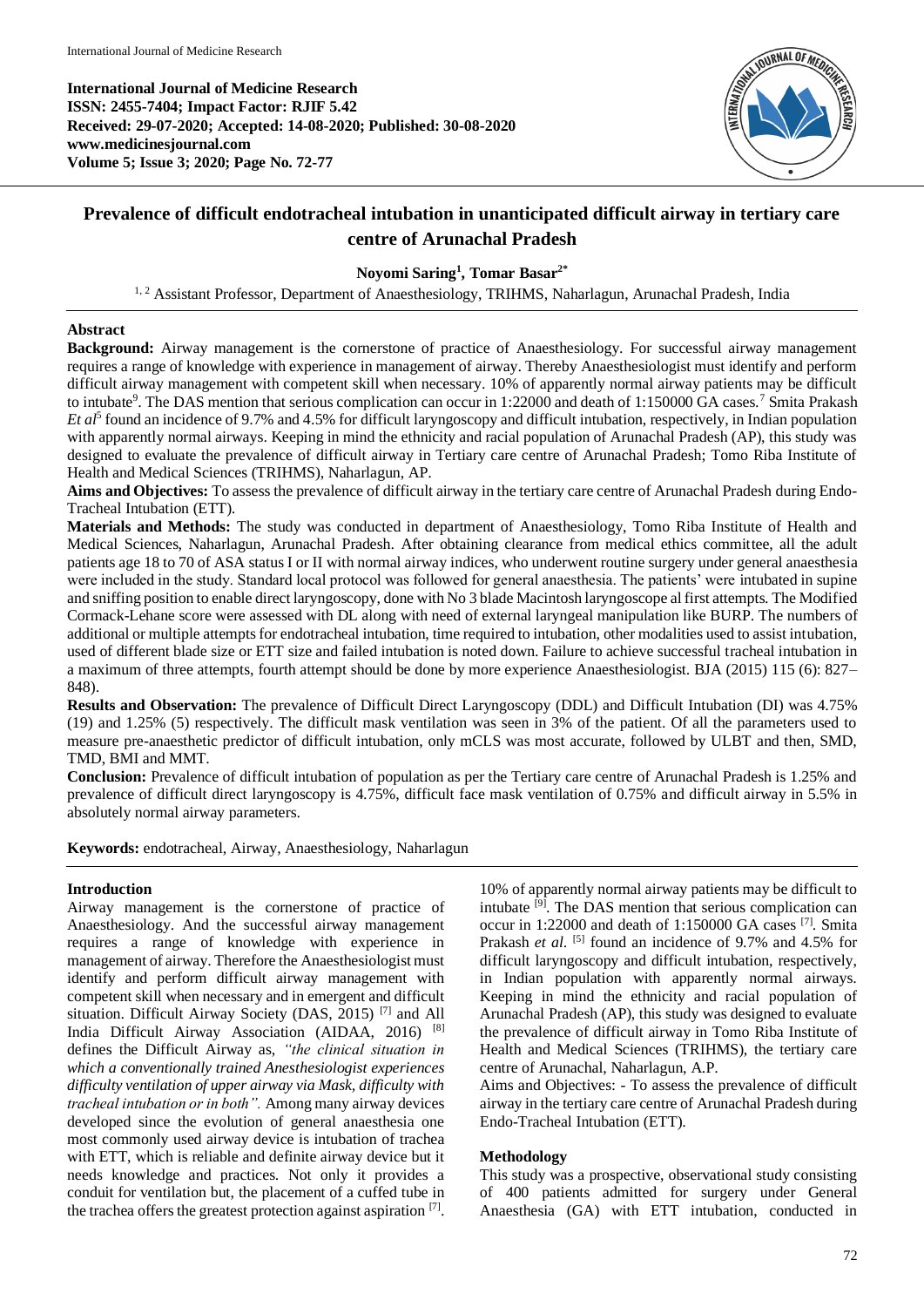Department of Anaesthesiology, TRIHMS, Naharlagun, Arunachal Pradesh. The data were collected from PAC document and subsequent ETT intubation by trained Anaesthesiologist. After obtaining approval from the Institutional Ethics Committee (IEC) TRIHMS, and the patient consented to undergo surgery under GA, the patient was included in study with consent. The patients' included were adult up to 70 years with ASA I / II scheduled for elective surgery under GA, with endotracheal intubation in TRIHMS operation theatre (OT). All the patients were intubated using Macintosh Laryngoscope blade No 3. Patients' with following were excluded:

- Patients' with very short stature or neck rigidity
- Patients' with obvious airway or facial deformity
- Inadequate mouth opening  $\leq$  2F), Mallampati  $\geq$  III,
- History of burn or trauma of Head and Neck
- Mass or tumour on face and neck
- History of surgery or implant in neck and cervical area.
- Emergency surgery and patient needing rapid sequence induction like Pregnancy
- **Edentulous** patient
- Uncooperative to airway assessment

#### **Materials**

- Single group of patients with surgery done under general anaesthesia
- Patient's Pre-Anaesthetic Check-up document
- Anaesthetic record

#### **Methods**

A) Pre-anaesthetic Check-up (PAC)

As in all routine practice, Pre-anaesthetic evaluation was mandatory for all patients and was included in study only after clearance to general anaesthesia by concern Anaesthesiologist after complete medical, surgical or anaesthetic history. Physical assessment along with Routine investigations and vital parameter (baseline) were measured with mandatory informed consent to undergo surgery under GA. Particulars of Patient, Weight, Height, BMI (body metabolic index) Airway assessment, and ASA (American Society of Anaesthesiology) physical grade recorded. Patient had routine pre-anaesthetic advice as per the guideline and subjective requirement

|           | <b>Table showing ASA Classification</b>                                   |                                         |  |  |  |
|-----------|---------------------------------------------------------------------------|-----------------------------------------|--|--|--|
| ASA class | Definition                                                                | Example                                 |  |  |  |
|           | A normal healthy patient                                                  | Healthy, non-smoker                     |  |  |  |
| П         | A patient with mild systemic disease                                      | Controlled DM, obesity                  |  |  |  |
| Ш         | A patient with severe systemic disease that is not incapacitating to life | Poorly controlled hypertension or DM    |  |  |  |
| IV        | A patient with severe systemic disease that is incapacitating to life     | Recent H/O MI or CVA                    |  |  |  |
| V         | A moribund patient who is not expected to live without the operation      | Ruptured abdominal or thoracic aneurysm |  |  |  |
| VI        | A patient who is already been declared brain-dead and whose organ are     |                                         |  |  |  |
|           | being removed for transplant                                              |                                         |  |  |  |

### B. Airway assessment

- 1. Dentition: Normal, edentulous, partially edentulous (numbers of missing teeth), temporary or permanent dentures, dental splints or any kind of dental problem like carries, protrusion etc.
- 2. Mouth opening or inter-incisor Gap (IIG): Measure in full mouth opening and distance between upper and lower central incisors are taken. Adequate when more than 3.5 cm or three finger wide. IIG of less of 2finger breadth or < 3 cm will be documented.
- 3. Modified Mallampati Test (MMT): The Modified Mallampati test of I, II, III, IV and 0 (the visibility of epiglottis) grade is assessed using visibility of hard palate, soft palate, fauces, tonsillar pillars and epiglottis when patients is asked to open to mouth with protruded tongue. MMT is considered most commonly used airway index (Millar's Anesthesia, 8<sup>th</sup> Edition).
- $\blacksquare$  Grade  $0$  Epiglottis visible
- Grade I Palate, Fauces, Uvula and Tonsillar Pillars are visible
- Grade II Palate, fauces and uvula are visible, tonsillar pillars are obscure by base of the tongue
- Grade III Only soft palate and base of Uvula are visible
- **•** Grade IV Only hard palate is visible, soft palate not visible
- 4. Neck mobility: Subject will be ask to fully extend the neck  $(<80^\circ$  will consider restricted) and flexed, also to turn side to side to see the integrity of cervical spine and ranges of neck mobility. Any restriction will be noted.
- 5. Atlanto-occipital joint movement: This is to assessed feasibility of sniffing or Magill position for intubation

i.e. alignment of oral, pharyngeal and laryngeal axis into an arbitrary straight line. To assess oral-pharyngealtracheal axis, the patient is asked to hold head erect, facing directly to the front, then he is asked to extend the head maximally and the examiner estimates the angle traversed by the occlusal surface of upper teeth. Measurement can be by simple visual estimate or more accurately with a goniometer. Any reduction in extension is expressed in grades: Grade I : >35°, Grade II: 22°-34°, Grade III: 12°-21°, Grade IV: < 12°. Normal angle of extension is 35° or more. In supine position oralpharyngeal-tracheal axis is achieve by elevating head by 7-9 cm and neck extension.





- 6. Sterno-mental Distance (SMD): The Distance between top of sternum to the bony mentum in full neck extension in closed mouth. It is considered short neck if the distance is  $\leq 12$  cm, quantitatively, this measures the AOJ movement (> 12.5cm is good predictor).
- 7. Thyromental distance (TMD):- Measure from top of bony mentum at midline to the top of thyroid notch in full neck extension with mouth closed. Distance is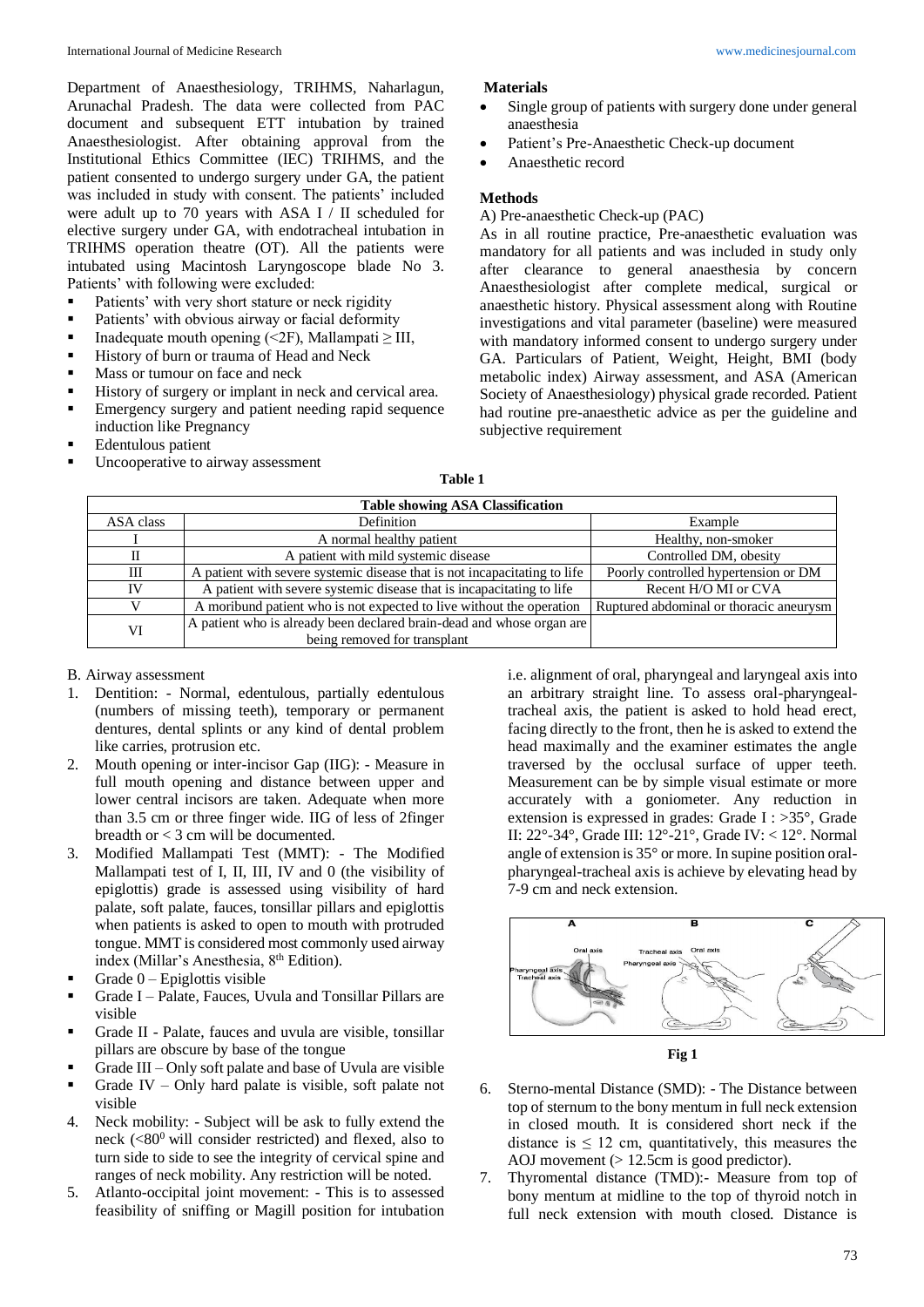adequate if  $\geq 6.5$ cm (rounded to nearest 0.5 as Class I  $\geq$ 6.5cm, Class II 6-6.5cm and Class III < 6cm) or  $>3F$ breadth.

- 8. Upper lip bite test: Ability of subject to bite the vermillion line of upper lip by the lower central incisors. It is considered to be best predictor to difficult endotracheal intubation according to study of Pratibha Jain Shah *Et al* (2013) and Michael E Detsy *Et al* (2019) found it easy and accurate in 60% subjects. Alternatively, edentulous patient can be assessed with lip catch test.
- $\blacksquare$  Class I lower central incisor can bite above the line of upper lip vermillion
- Class  $II$  lower central incisors can bite lip below line of vermillion.
- Class III lower incisor cannot bite the upper lip.
- C. Anaesthetic Procedure

After the routine check list of anaesthetic machine, airway equipments, drugs to be used, and PAC, the patient was monitored with minimum monitoring standard for general anaesthesia. Base line non-invasion blood pressure, heart rate and oxygen saturation  $(Sp0<sub>2</sub>)$  are recorded and intravenous line started with insertion of intravenous cannula of size 20G or more. The anaesthetic regimen followed were standard care as per the local standard care for all patients. Every patient was pre-oxygenated for adequately prior to induction and continued till orotracheal intubation which was considered end point of study.

Patients were induced with intravenous propofol 1.5 – 2mg/Kg body weight bolus with prior premedication of Ondansetron 4mg I.V. bolus and Fentanyl 2microgram/Kg body weight or Morphine 5 – 10mg. Endotracheal intubation to be done under direct vision facilitated by succinylcholine (2mg/Kg wt) intravenous bolus and anaesthesia maintained as usual with inhalational agent or intravenous anaesthetic with oxygen-nitrous oxide, non-depolarizing muscle relaxant and control ventilation. Analgesia maintained by multi-drug regimen of Opioid and NSAID (Diclofenac 75Mg infusion or IM with or without Paracetamol 10mg/Kg wt infusion). The patients were placed in supine and sniffing position to enable direct laryngoscopy. Direct Laryngoscopy (DL) was done with Macintosh curve laryngoscope of optimum size blade

(medium size; 3). The Modified Cormack-Lehane score assessed with DL. Then, the intubation will be done by trained Anaesthesiologist and data will be recorded: -<br>1. Modified Cormack – Lehane's Scoring (CLS): -

- Modified Cormack Lehane's Scoring (CLS): -
- a. Grade 1: Most Vocal cord visible
- b. Grade 2a: Only posterior commisure is visible
- c. Grade 2b: Only Arytenoids visible
- d. Grade 3a: Only Epiglottis visible and lift able
- e. Grade 3b: Epiglottis adherence to the Pharynx
- f. Grade 4: None of the Laryngeal structure visible without external manipulation





- 2. Difficulty Laryngoscopy Score based on modified Cormack-Lehane's score after optimising oropharyngolaryngeal axis with BURP (Backward-upwardrightward-pressure) manoeuvre: additional operator, used of extra lifting force of Laryngoscopy more than conventional force, with or without Cricoid pressure while intubation will also be noted down. The difficult airway parameters are also to be noted in this stage. They are defined as following:
- Difficult laryngoscopy: Difficulty visualising part of larynx with or without multiple attempts with optimum position and BURP (Backward-upward-rightwardpressure) manoeuvre by trained Anaesthesiologist. Usually corresponds to mCLS 3 or more
- Difficult tracheal intubation: Endotracheal intubation of multiple attempts of 3 or more by trained Anaesthesiologist
- Failed intubation: Failure to achieve successful tracheal intubation in a maximum of three attempts or more than 10minutes, fourth attempt should be done by more experience Anaesthesiologist. BJA (2015) 115 (6): 827– 848).

| Table 2: Showing Difficult Airway |  |  |
|-----------------------------------|--|--|
|-----------------------------------|--|--|

| <b>Difficult Airway:</b>                       | Yes / No | If Yes, then Specify Difficult with Face Mask ventilation / Difficult in Supraglottic  |  |
|------------------------------------------------|----------|----------------------------------------------------------------------------------------|--|
|                                                |          | Device/ Difficulty in Tracheal Intubation/ All of the above                            |  |
|                                                |          | If Yes, then Specify Inadequate Mask Seal/ Large Volume leaks/ Excessive Resistance to |  |
| Difficult Face Mask Ventilation:               | Yes / No | Ingress Gas/ Excessive Resistance to Egress of Gas                                     |  |
| Difficult Laryngoscopy:<br>Yes / No            |          |                                                                                        |  |
| Difficult Endotracheal Intubation:<br>Yes / No |          | If Yes, then Specify $\geq$ 3 attempts / > 10 minutes Or Both                          |  |
| Failed intubation:                             |          |                                                                                        |  |

The haemodynamic parameters (HR in beats per minute, BP in mm Hg and Spo2 in %) recorded after the successful intubation and at 5 and 10 minutes. The procedure will be deemed complete once the intubation is done successfully. Any adverse effect during the procedure will be recorded separately.

#### **Statistical Analysis**

The Sample size was calculated using Daniel formulae<sup>2</sup> as below;

 $N = {Z<sup>2</sup> P (1 - P)}/d<sup>2</sup>$  where  $n =$  sample size,

 $Z = Z$  statistic for a level of confidence,

 $P =$  expected prevalence or proportion<sup>5</sup> (in proportion of one; if 4%,  $P = 0.04$ ), and

 $d =$  precision (in proportion of one; here since  $p=0.04$ , therefore;  $d = 0.04/2 = 0.002$ ).

#### **Results and Observation**

Total numbers of General Anaesthesia (GA) cases included in study was 400. 107 male and 293 female patients were included in the study. Total of 310 patients had ASA status I and 90 ASA II. The mean Body Mass index (BMI) of study was 24.2, but the patients who had been found to be exhibiting mean BMI of 27.48.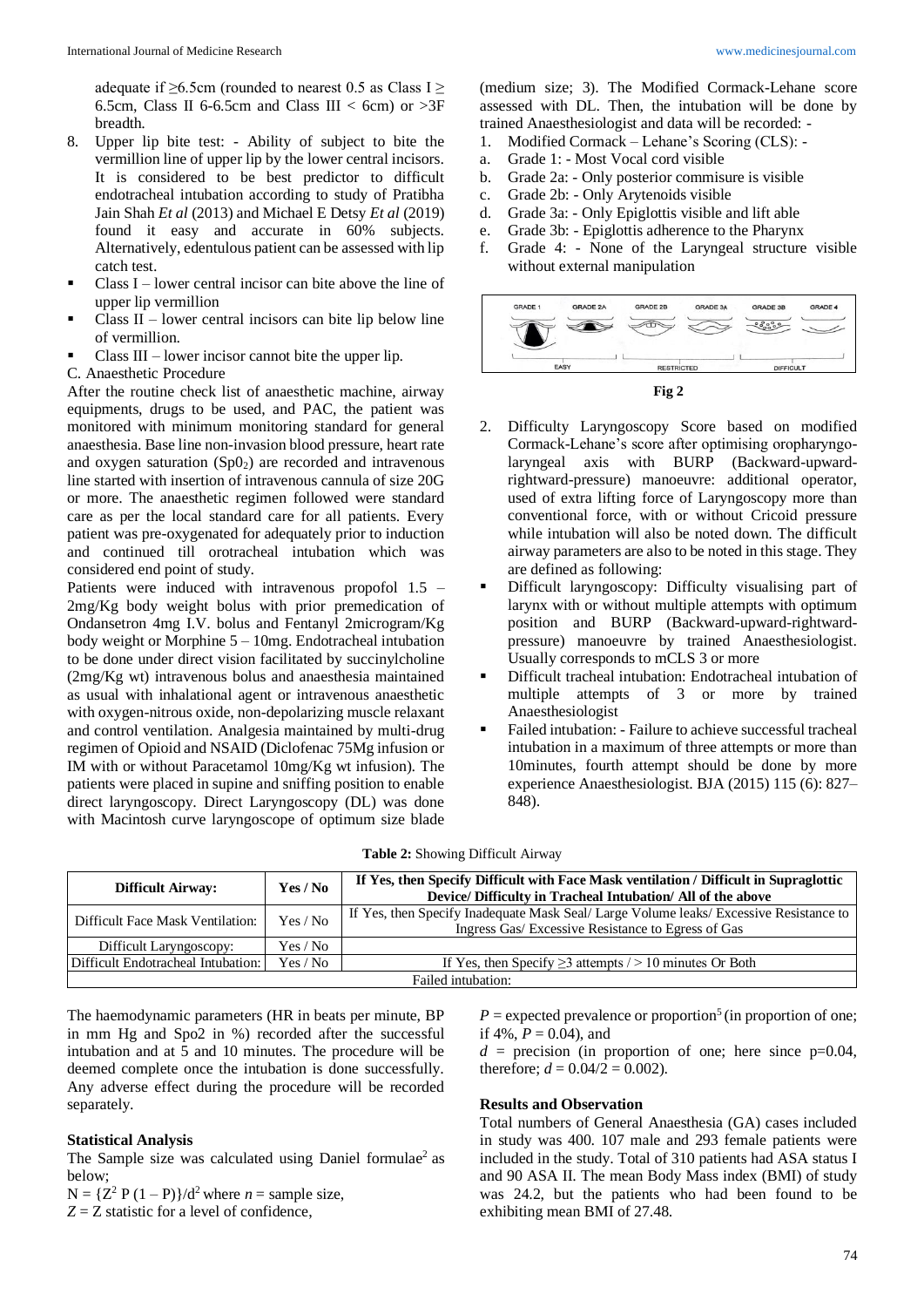| <b>Total cases 400</b>  | Parameter                   |                              | Mean      |
|-------------------------|-----------------------------|------------------------------|-----------|
|                         |                             | 310                          |           |
| <b>ASA</b>              | 90                          | <b>NA</b>                    |           |
|                         | <45                         | 424                          | 34.64     |
| Age                     | $\geq 45$                   | 86                           |           |
| BMI                     | <25                         | 328                          | 24.4      |
|                         | $>26$                       | 72                           |           |
| Dentition               | Normal                      | 369                          | <b>NA</b> |
|                         | <b>Missing Tooth</b>        | 31                           |           |
| Mouth Opening           | Adequate (>3cm)             | 400                          | NA        |
| HNM / Atlanto-occipital | Adequate                    | 399                          | <b>NA</b> |
| joint movement          | $<$ 35 $^{\circ}$           | 1 (30°) due to Pain (ChemoT) |           |
| <b>TMD</b>              | $\geq 6.5$ cm               | 382                          | NA        |
|                         | $6 - 6.5$ cm                | 18                           |           |
| <b>SMD</b>              | >12.5cm                     | 379                          | <b>NA</b> |
|                         | $\leq$ 12.5 cm (Short neck) | 21                           |           |
|                         |                             | 320                          |           |
| <b>MMT</b>              | $\mathbf{I}$                | 76                           | <b>NA</b> |
|                         | Ш                           | $\overline{4}$               |           |
|                         | I                           | 313                          |           |
| <b>ULBT</b>             | $\mathbf{I}$                | 70                           | <b>NA</b> |
|                         | $\mathbf{III}$              | 17                           |           |
|                         | 1                           | 353                          |           |
|                         | 2a                          | 21                           |           |
| Modified Cormack-Lehane | 2 <sub>b</sub>              | 8                            | NA        |
| grade                   | 3a                          | 16                           |           |
|                         | 3 <sub>b</sub>              | $\overline{c}$               |           |
|                         | $\overline{4}$              | 1                            |           |

| Table 3: showing the total cases with different airway parameters |  |  |
|-------------------------------------------------------------------|--|--|
|-------------------------------------------------------------------|--|--|

The prevalence of Difficult Direct Laryngoscopy (DDL) and Difficult Intubation (DI) was  $4.75\%$  (19) and  $1.25\%$  (5) respectively, which is shown in the table below. Out of the five difficult intubation cases ETT size of two patients was reduced and intubated with lower tube size of 6.5. However,

five patients did not have DDL/DI but needed re-intubation and one needed decrease in ETT size to 6.5. Three cases had Difficult Mask Ventilation (DMV), of which one had DDI also.

**Table 4:** Total numbers of GA cases with difficult Airway Score

| Parameters                        | percentage |
|-----------------------------------|------------|
| Difficult Airway                  | 19 (4.75%) |
| <b>Difficult Mask Ventilation</b> | 3(0.75%)   |
| mCLS 3 and 4                      | 5(1.25%)   |
| Difficult Laryngoscopy            | 19 (4.75%) |
| Difficult intubation              | 5(1.25%)   |
| Time taken for $DL > 10$ min      |            |
| <b>Failed Intubation</b>          |            |

The results were Analysed using SPSS software and Chi square test was used to compare the data as shown in the table with p-value of 0.000. This result was comparable to the results of study done in New Delhi by Smita P *et al*. [5] . Our results were also compared to the Chinese study [13] which was found to be comparable.

| Table |  |
|-------|--|
|-------|--|

|                        | Easy Intubation Dif. Intubation | Total |
|------------------------|---------------------------------|-------|
| Easy Laryngoscopy      | 381                             | 381   |
| Difficult laryngoscopy |                                 | 19    |
| Total                  | 395                             |       |

|                                      | Value   | df | Asymptomatic significance   Exact Sig (2 sided) |      | Exact Sig (1 sided) |
|--------------------------------------|---------|----|-------------------------------------------------|------|---------------------|
| Pearson Chi-Square                   | 101.532 |    | .000                                            |      |                     |
| Continuity correction                | 81.332  |    | .000                                            |      |                     |
| Likelihood ratio                     | 31.857  |    | .000                                            |      |                     |
| Fisher's exact test                  |         |    |                                                 | .000 | .000                |
| Linear by linear association 101.278 |         |    | .000                                            |      |                     |
| No. Of valid cases                   | 400     |    |                                                 |      |                     |

**Table 6**

The number of cases in which use of different technique to enable modified Cormack – Lehane Scoring (mCLS) or ETT intubation is tabulated below: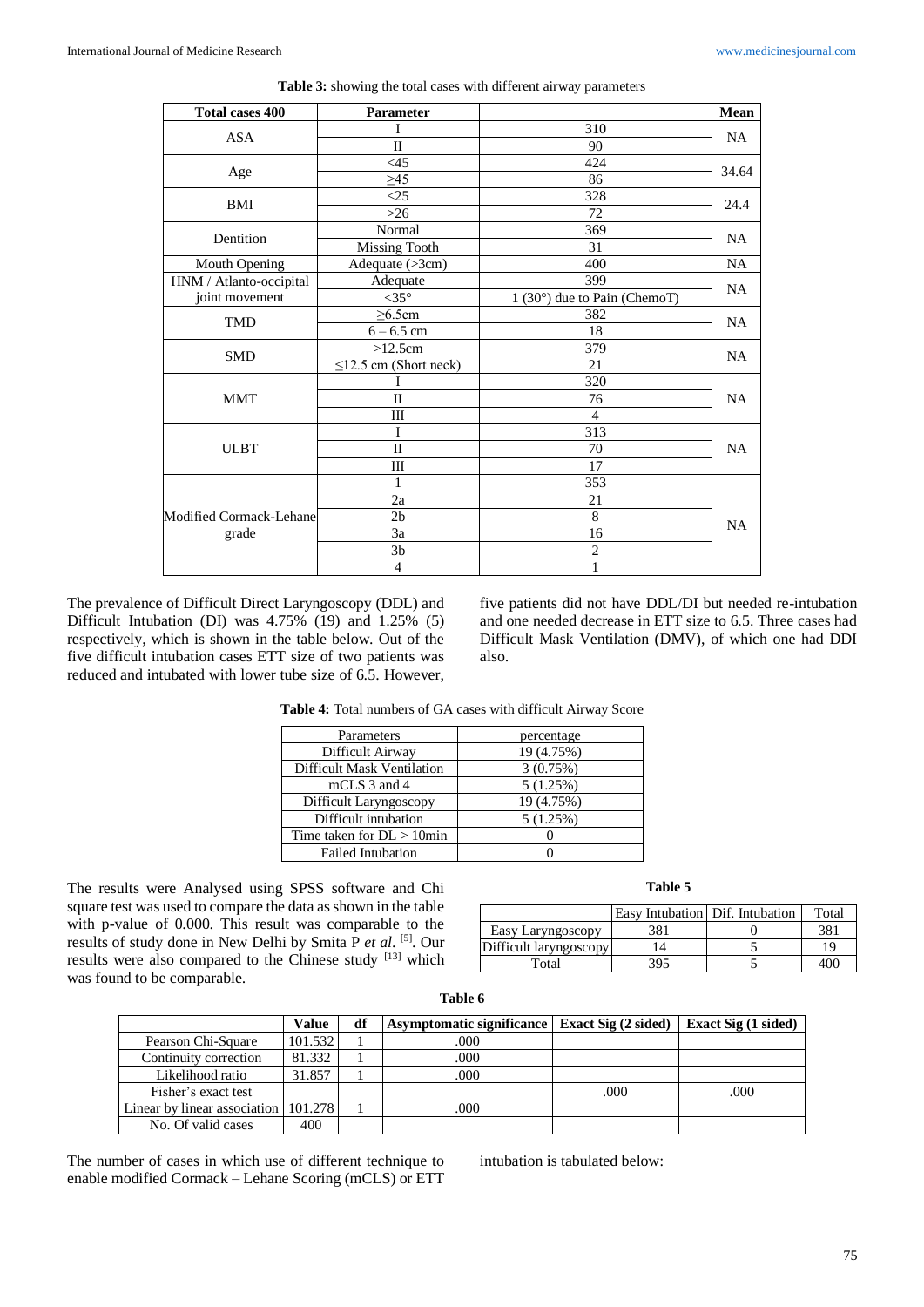|     | Bougie aided in 8                                      |  |
|-----|--------------------------------------------------------|--|
| Q   | $\perp$ ETT size in 3                                  |  |
|     | $\uparrow$ curve (no 4) in 1                           |  |
| 28  |                                                        |  |
| 115 |                                                        |  |
| 113 |                                                        |  |
|     | No. of Alternative Intubation Technique used (Specify) |  |

**Table 6:** showing nature of difficult direct laryngoscopy and intubation

We did not include ASA III, narrow mouth opening, edentulous or inability to extant the neck. One patient had Atlanto-occipital joint movement of 30°, which was due to pain in the area. Total number of patient showing difficult airway with airway parameters are shown below in table 3. The commonest aid to be used was Bougie.

In our study we found that only difficult laryngoscopy to be 100% accurate predictor of difficult intubation, since all the patients with difficult intubation have difficult direct laryngoscopy. The relative risk for difficult intubation can be best predicted by ULBT (sensitivity 35.2 with RR of 60%), followed by short neck determine by SMD of less than 12.5cm (sensitivity of 19% with RR of 40%) and TMD <6.5 (sensitivity of 13.88%). BMI, AOJ and MMT were found to be less sensitive.

### **Discussion**

Complications of airway management are infrequent, however they do exist. In our study we had one case of surgery which was differed due to complication of difficult intubation. C. Frerk *et al*. (2015) [7] in guidelines of Difficult Airway publish by Difficult Airway Society estimated that airway management resulted in one serious complication per 22000 general anaesthetics, with death or brain damage complicating 1:150000. Thus, Guidelines exist to manage complex emergency problems in other areas of clinical practice, with cardiopulmonary resuscitation. Assessing mouth opening, neck mobility, and the location of the cricothyroid membrane with airway indices before surgery will help not only to determine the possibility of difficult intubation but whether some rescue techniques are unlikely to be successful.

In the study of Smita P *et al*. (2013) [5] , they have found that in Indian population the incidence of difficult laryngoscopy and difficult intubation as 9.7% and 4.5% which to almost same as that mention in Millers Anesthesia<sup>[6]</sup>. In our study prevalence of difficult laryngoscopy and difficult intubation was found to be 4.75% and 1.25% respectively, which was found to be comparable to study of Wong  $[13]$  in Chinese population (1.99% and 1.54% in Pregnant and non-Pregnant respectively). Considering the average build and the facial feature of the ethnic population of Arunachal Pradesh, we compared our data with the study of Tadese Tamire *et al*.  $(2019)$  <sup>[10]</sup>, whose study was conducted in Ethiopia found DDL/DI to be 13.5% and 5% respectively.

In our study; all patients of difficult intubation (considered three or more attempts of endotracheal tube intubation) had difficult laryngoscopy (inability to visualised part of vocal cord with conventional direct laryngoscope). Of all the parameters to predict difficulty, only Cormack Lehane grade 3 or 4 have the sensitivity and specificity to predict difficult intubation (26.32% DDL cases exhibited difficult intubation). As mention in other study, only mCLS was the only parameter showing 100% predictor of difficult intubation, followed by ULBT, SMD, TMD, BMI and MMT.

As DAS [7] 2015 guidelines states, "*Prediction of difficulty in airway management is not completely reliable; the anaesthetist should have a strategy in place before the induction of anaesthesia, and this should be discussed at the team brief and the sign-in (pre-induction) phase of the WHO Surgical Safety Checklist*". Among all the variables to predict difficult laryngoscopy and intubation, upper lip bite test shows the most predictable indice (Realtive Risk of 35.2, which was found to consistant with the finding of Pratibha Jain *et al*. (2013) [4] and Michael E Detsky *et al*. (2019) [9] . In study conducted by Tridip Jyoti Borah et al. [12] in the North Eastern Indira Gandhi Institute of Health and Medical sciences Thyromental distance of less than 6cm and mCLS are the strongest relative risks for difficult intubation. In study of Shristi Shah<sup>[11]</sup> in the Nepalese Population, mCLS was found to be good predictor of difficult intubation, but her finding was also similar to the other study.

We compare our study to study of Wong SH and Hung CT [13], which was prospective, blind observational study to investigate the prevalence and prediction of difficult intubation in Chinese women. Two groups of Chinese women; 151 pregnant and 260 non-pregnant were included, they prevalence of difficult intubation was 1.99% in the pregnant and 1.54% in the non-pregnant group. And their finding was similar to our study. We also compare study result with results of study of Aida Rosita Tantri<sup>[15]</sup>, which was conducted in Malay patient of Indonesia in study of difficulty in visualizing the larynx was found in 28 (10.1%) patients compared to 4.75% in our study.

In our study we did not include patients' who are edentulous or undergoing neck or mandibulo-facial surgery. Thus, may have excluded numbers of cases which may have shown difficult laryngoscopy as well as difficult intubation. Therefore, from our study the prevalence of difficult is 1.25% and 4.75 in patients showing normal airway parameter.

### **Conclusion**

From the study, Prevalence of difficult intubation of population as per the Tertiary care centre of Arunachal Pradesh is 1.25% and prevalence of difficult direct laryngoscopy is 4.75%, difficult face mask ventilation of 0.75% and difficult airway in 5.5% in absolutely normal airway parameters.

### **References**

- 1. Sunanda Gupta, Rajesh Sharma, Dimpel Jain. Airway Assessment: Predictor of difficult Airway. Indian J Anaesth. 2005; 49(4):257-262.
- 2. Naing L, Winn T, Rusli BN. Practical Issues in Calculating the Sample Size for Prevalence Studies. Archives of Orofacial Sciences, 2006; 1:9-14.
- 3. Committee on Standard and Practice Parameters; Jeffery A Apfelbaum, Carin A Hagberg, Robert A Caplan, Casey D Blitt *Et al*: Practice Guidelines for Management of the Difficult Airway An Updated Report by the